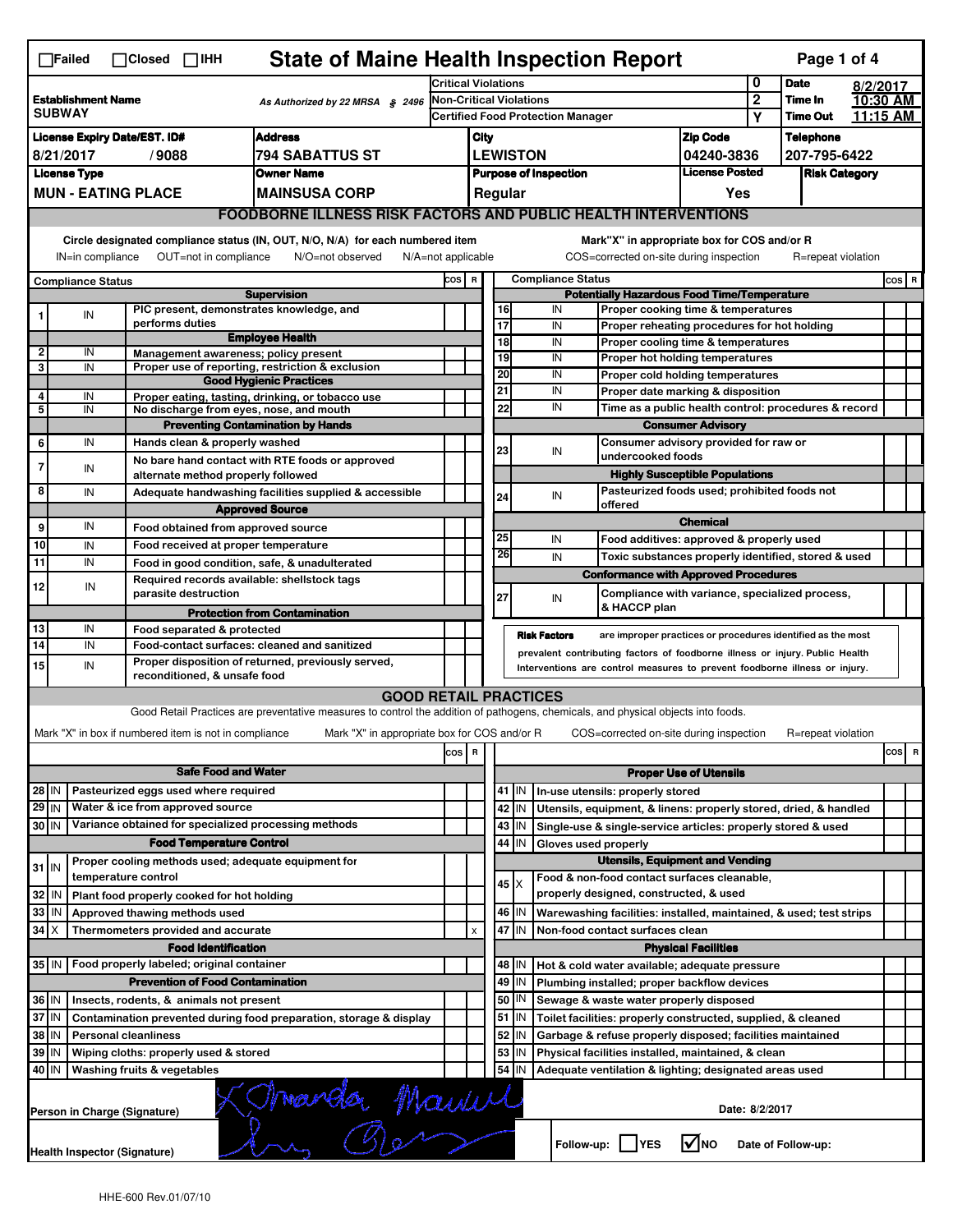|                                                    |                                          |    | <b>State of Maine Health Inspection Report</b> | Page 2 of 4  |                        |                                  |  |  |  |  |
|----------------------------------------------------|------------------------------------------|----|------------------------------------------------|--------------|------------------------|----------------------------------|--|--|--|--|
| <b>Establishment Name</b><br><b>SUBWAY</b>         |                                          |    | As Authorized by 22 MRSA                       |              | \$2496                 | 8/2/2017<br>Date                 |  |  |  |  |
| License Expiry Date/EST. ID#<br>/9088<br>8/21/2017 | <b>Address</b><br><b>794 SABATTUS ST</b> |    | City / State<br><b>LEWISTON</b>                | /ME          | Zip Code<br>04240-3836 | <b>Telephone</b><br>207-795-6422 |  |  |  |  |
| <b>Temperature Observations</b>                    |                                          |    |                                                |              |                        |                                  |  |  |  |  |
| Location                                           | <b>Temperature</b>                       |    |                                                | <b>Notes</b> |                        |                                  |  |  |  |  |
| <b>MEAT</b>                                        | 40                                       |    |                                                |              |                        |                                  |  |  |  |  |
| <b>SAUCE</b>                                       | 40                                       |    |                                                |              |                        |                                  |  |  |  |  |
| meat balls                                         | 149                                      | HH |                                                |              |                        |                                  |  |  |  |  |
| <b>SANDWICH BAR</b>                                | 40                                       |    |                                                |              |                        |                                  |  |  |  |  |
| large cooler                                       | 35                                       |    |                                                |              |                        |                                  |  |  |  |  |
| hot water                                          | 110 plus                                 |    |                                                |              |                        |                                  |  |  |  |  |



**Date: 8/2/2017**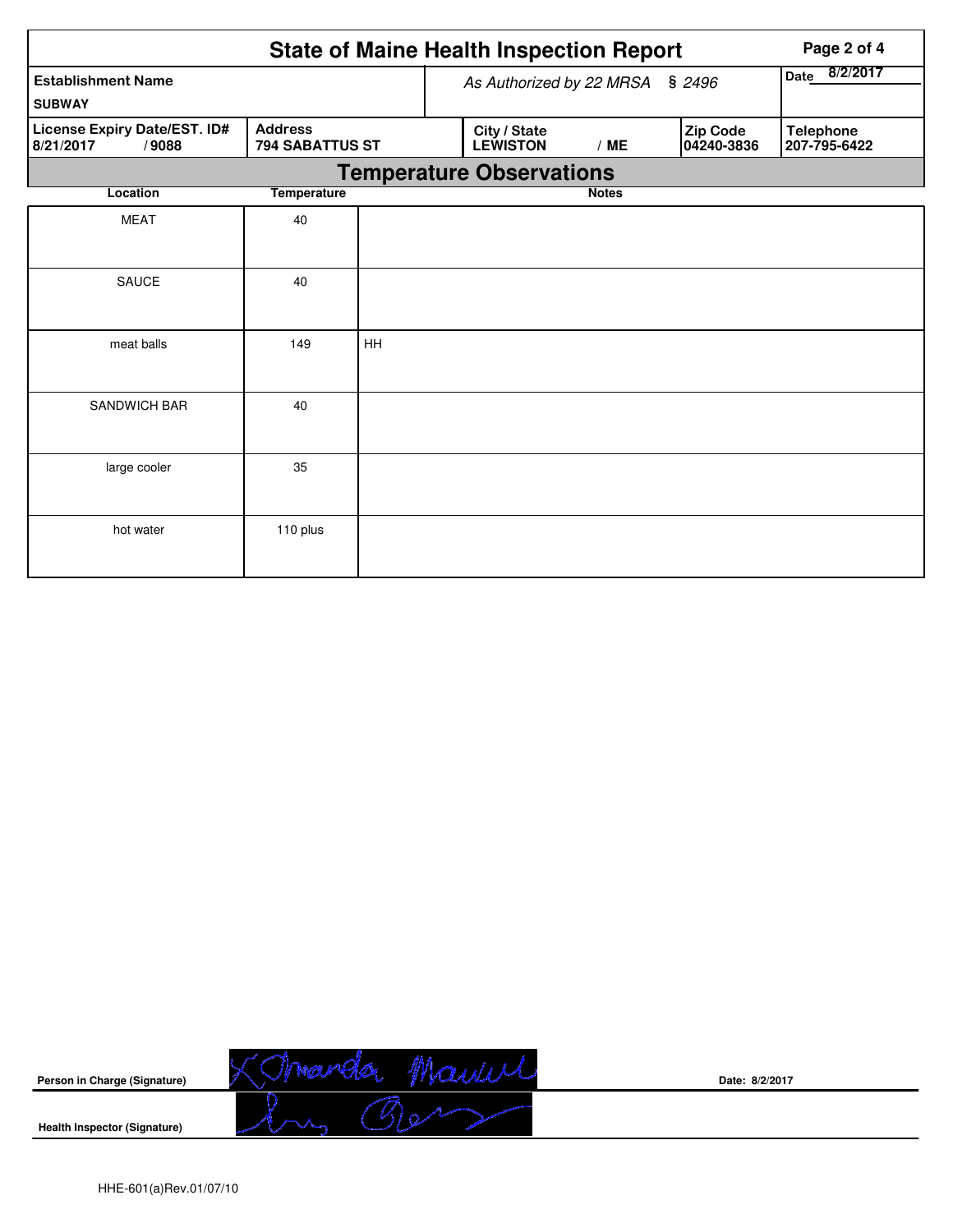|                                                    | <b>State of Maine Health Inspection Report</b>                                                           |                                        |    |                               | Page 3 of 4             |
|----------------------------------------------------|----------------------------------------------------------------------------------------------------------|----------------------------------------|----|-------------------------------|-------------------------|
| <b>Establishment Name</b><br><b>SUBWAY</b>         |                                                                                                          |                                        |    |                               | 8/2/2017<br><b>Date</b> |
| License Expiry Date/EST. ID#<br>8/21/2017<br>/9088 | <b>Address</b><br><b>794 SABATTUS ST</b>                                                                 | City / State<br><b>LEWISTON</b>        | ME | <b>Zip Code</b><br>04240-3836 |                         |
|                                                    | <b>Observations and Corrective Actions</b>                                                               |                                        |    |                               |                         |
|                                                    | Violations cited in this report must be corrected within the time frames below, or as stated in sections | 8-405.11 and 8-406.11 of the Food Code |    |                               |                         |

34: 4-302.12.(A): N: Inadequate number of food temperature measuring devices provided.

INSPECTOR NOTES: needed all refrigeration units

45: 4-501.12: N: Cutting surfaces not easily cleanable.

INSPECTOR NOTES: replace small cutting board



**Date: 8/2/2017**